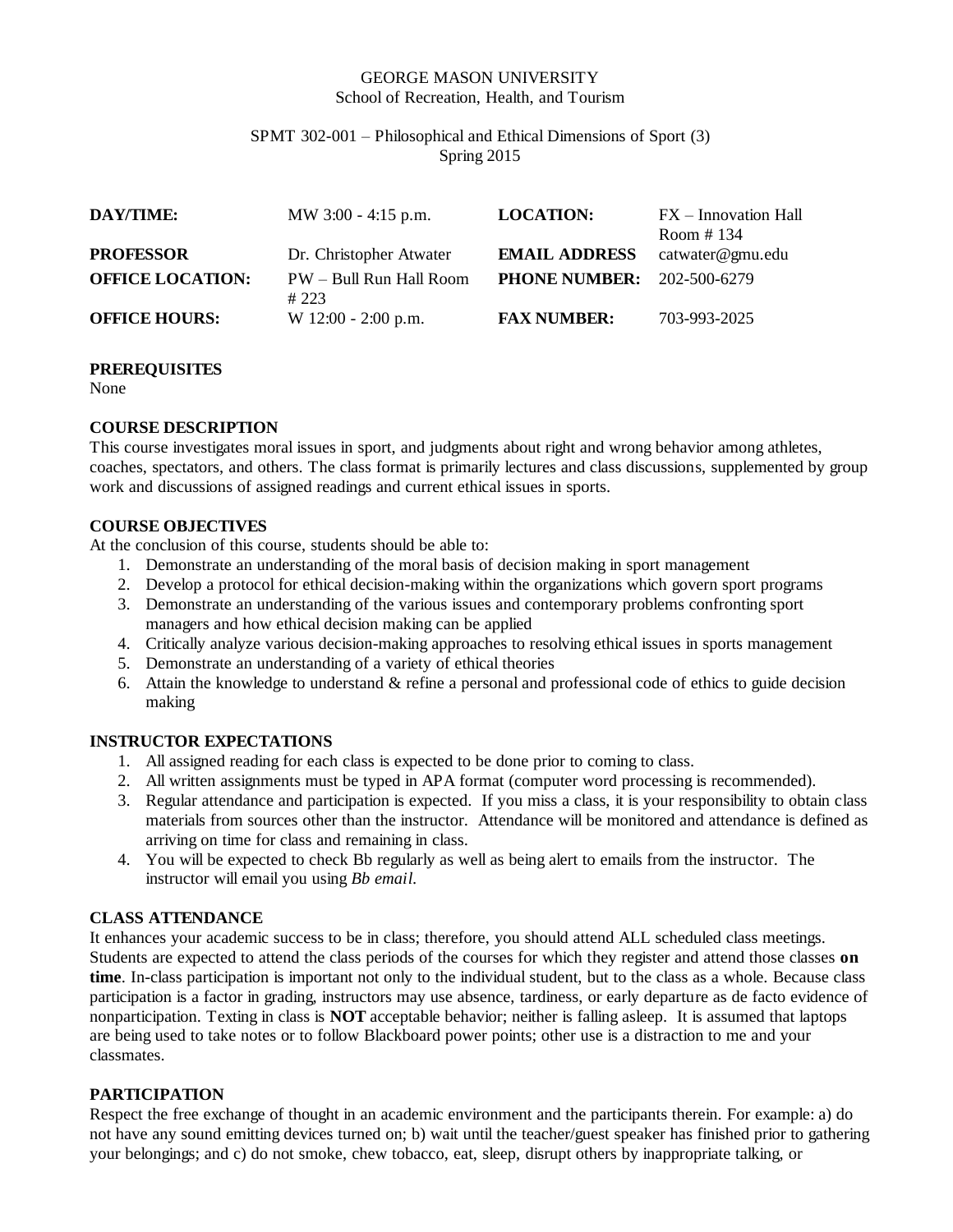disrespect the class schedule by being tardy. You are encouraged to a) feel free to openly and respectfully contribute your thoughts; b) listen actively to the comments of others; c) be punctual; d) ask any and all appropriate questions that you have; and e) maintain civility in your interpersonal communications. Class discussions will be conducted in a civil, informed fashion wherein disruptive students will be asked to leave the class. Your contributions are not only welcomed, they are essential.

### **ALTERNATIVE WORK**

*There is NO make-up work*. Only those excused absences supported by documentation will be addressed at the instructor's discretion on an individual basis (e.g. a physician's note for an illness). Alternative work due to intercollegiate athletic competitions or other legitimate university activity must be arranged **PRIOR** to due date. A grade of '0' will be assigned to all missed work unless otherwise determined by the instructor. You are strongly encouraged to hand assignments in on time.

## **GRADING** *There will be NO extra credit.*

The instructor is solely responsible for assigning grades. As such, the instructor reserves the right to assess student performance in each of the categories identified in the EVALUATION section of this syllabus. Student noncompliance with stated academic, honor, attendance, or participation expectations will result in a '0' for the associated evaluation.

## **NATURE OF COURSE DELIVERY**

Hybrid

## **REQUIRED READINGS**

DeSensi, J. T., & Rosenberg, D. (2010). *Ethics and Morality in Sport Management (3rd ed.).* Morgantown, WV: Fitness Information Technology, Inc.

Malloy, D.C. (2003). *Sport Ethics: Concepts and Cases in Sport and Recreation (2nd ed.).* Scottsdale, AZ: Holcomb Hathaway.

### **EVALUATION**

This course will be graded on a percentage system, with a total of 100% possible.

| <b>REQUIREMENTS</b>                                                                                                                                                                                                                              | % of Grade |
|--------------------------------------------------------------------------------------------------------------------------------------------------------------------------------------------------------------------------------------------------|------------|
| <b>Attendance and Participation:</b>                                                                                                                                                                                                             |            |
| Students are expected to attend class regularly and participate in active discussions and<br>lectures.                                                                                                                                           | 10%        |
| <b>Online Learning Modules and Quizzes:</b>                                                                                                                                                                                                      |            |
| Students are required to work through online learning modules and complete multiple<br>choice, matching and true/false quizzes demonstrating comprehension of the materials<br>contained in the modules - (10 total worth 2% each).              | 20%        |
| Examination $#1$ :                                                                                                                                                                                                                               |            |
| Matching philosophical and ethical terms with definitions. Short essay ethical case<br>analysis using model #1 of the ethical decision-making process. All materials covered<br>in chapters 2, 3 and 4 of Malloy will be included.               | 20%        |
| <b>Examination #2:</b>                                                                                                                                                                                                                           |            |
| Fill in the blank and definitions. Short essay utilizing moderators associated with ethical<br>decision-making and model # 2 of the ethical decision-making process. All materials<br>covered in chapters 5, 6 and 7 of Malloy will be included. | 20%        |
| Examination $# 3$ :                                                                                                                                                                                                                              |            |
| Multiple choice, true/false, fill in the blank and short essay $-$ All materials covered in<br>chapters 10, 11 and 12 of DeSensi will be included.                                                                                               | 15%        |
| Examination $#4$ :                                                                                                                                                                                                                               |            |
| Multiple choice, true/false, fill in the blank and short essay $-$ All materials covered in<br>chapters 13, 14 and 15 of DeSensi will be included.                                                                                               | 15%        |
| <b>TOTAL</b>                                                                                                                                                                                                                                     | 100%       |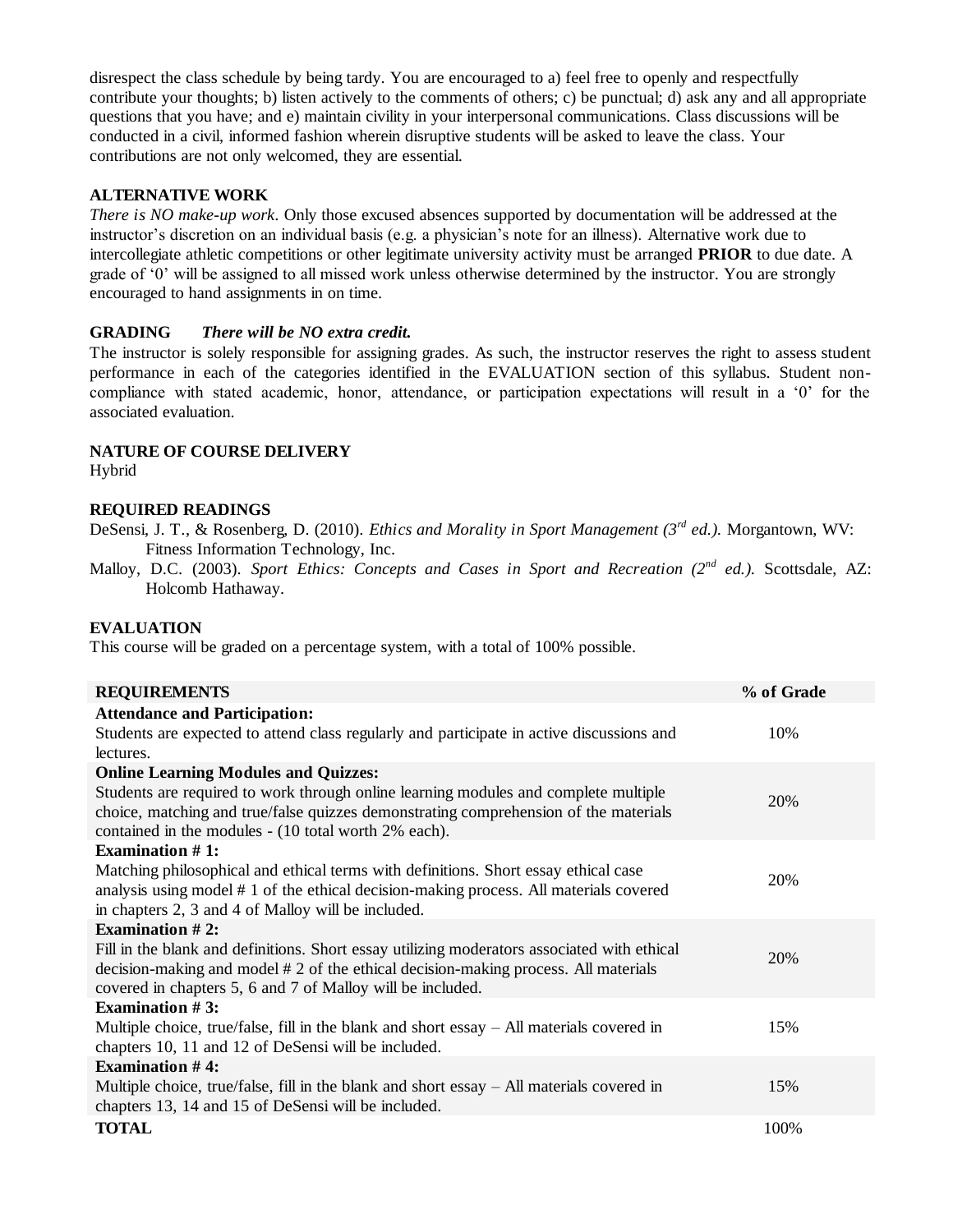### **GRADING SCALE**

| $A = 94 - 100$ | $B_{+}$ = 88 - 89 | $C_{+}$ = 78 - 79<br>$D = 60 - 69$ |  |
|----------------|-------------------|------------------------------------|--|
| $A - 90 - 93$  | $B = 84 - 87$     | $C = 74 - 77$<br>$F = 0 - 59$      |  |
|                | $B - = 80 - 83$   | $C_{-}$ = 70 – 73                  |  |

# **TENTATIVE COURSE SCHEDULE**

| <b>DATE</b>                                  |                                                                 |                | <b>TOPIC</b>                                                                                            | <b>READINGS/ASSIGNMENT</b><br><b>DUE</b> |  |
|----------------------------------------------|-----------------------------------------------------------------|----------------|---------------------------------------------------------------------------------------------------------|------------------------------------------|--|
| Part I - Sport Management and Ethical Theory |                                                                 |                |                                                                                                         |                                          |  |
| W                                            |                                                                 | 21             | Introduction to class and Sport Ethics;<br>expectations for semester, how you are evaluated             | Syllabus                                 |  |
| M                                            | January                                                         | 26             | Recreation and Sport in the New Millennium                                                              | Chapter 2 (Malloy)                       |  |
| W                                            |                                                                 | 28             | Philosophical Foundations of Ethics                                                                     | Chapter 3 (Malloy)                       |  |
| M                                            |                                                                 | $\overline{2}$ | Online Learning Module and Quiz #1                                                                      |                                          |  |
| W                                            |                                                                 | $\overline{4}$ | Sources of Ethical Decision Making and the<br>Process of Ethical Decision Making (Model #1)             | Chapter 4 (Malloy)                       |  |
| M                                            | February                                                        | 9              | Online Learning Module and Quiz #2                                                                      |                                          |  |
| W                                            |                                                                 | 11             | <b>Examination</b> – Part I – Sport Management and<br>Ethical Theory – (Malloy, Chapters 2-4)           | N/A                                      |  |
|                                              | <b>Part II - Ethical Decision Making Principles and Process</b> |                |                                                                                                         |                                          |  |
| M                                            |                                                                 | 16             | Moderators Influencing Ethical Decision Making                                                          |                                          |  |
| W                                            |                                                                 | 18             |                                                                                                         | Chapter 5 (Malloy)                       |  |
| M                                            | February                                                        | 23             | Online Learning Module and Quiz #3                                                                      |                                          |  |
| W                                            |                                                                 | 25             | The Process of Ethical Decision Making<br>(Model # 2)                                                   | Chapter 6 (Malloy)                       |  |
| M                                            |                                                                 | $\mathbf{2}$   | Online Learning Module and Quiz #4                                                                      |                                          |  |
| W                                            |                                                                 | 4              | Ethical Principles for Sport and Recreation                                                             | Chapter 7 (Malloy)                       |  |
| M                                            |                                                                 | 9              | No Class - Spring Break                                                                                 | N/A                                      |  |
| W                                            | March                                                           | 11             |                                                                                                         |                                          |  |
| M                                            |                                                                 | 16             | <b>Review of Materials</b>                                                                              | N/A (Mandatory Attendance)               |  |
| W                                            |                                                                 |                | <b>Examination</b> – Part II – Ethical Decision Making<br>Principles and Process (Malloy, Chapters 5-7) | N/A                                      |  |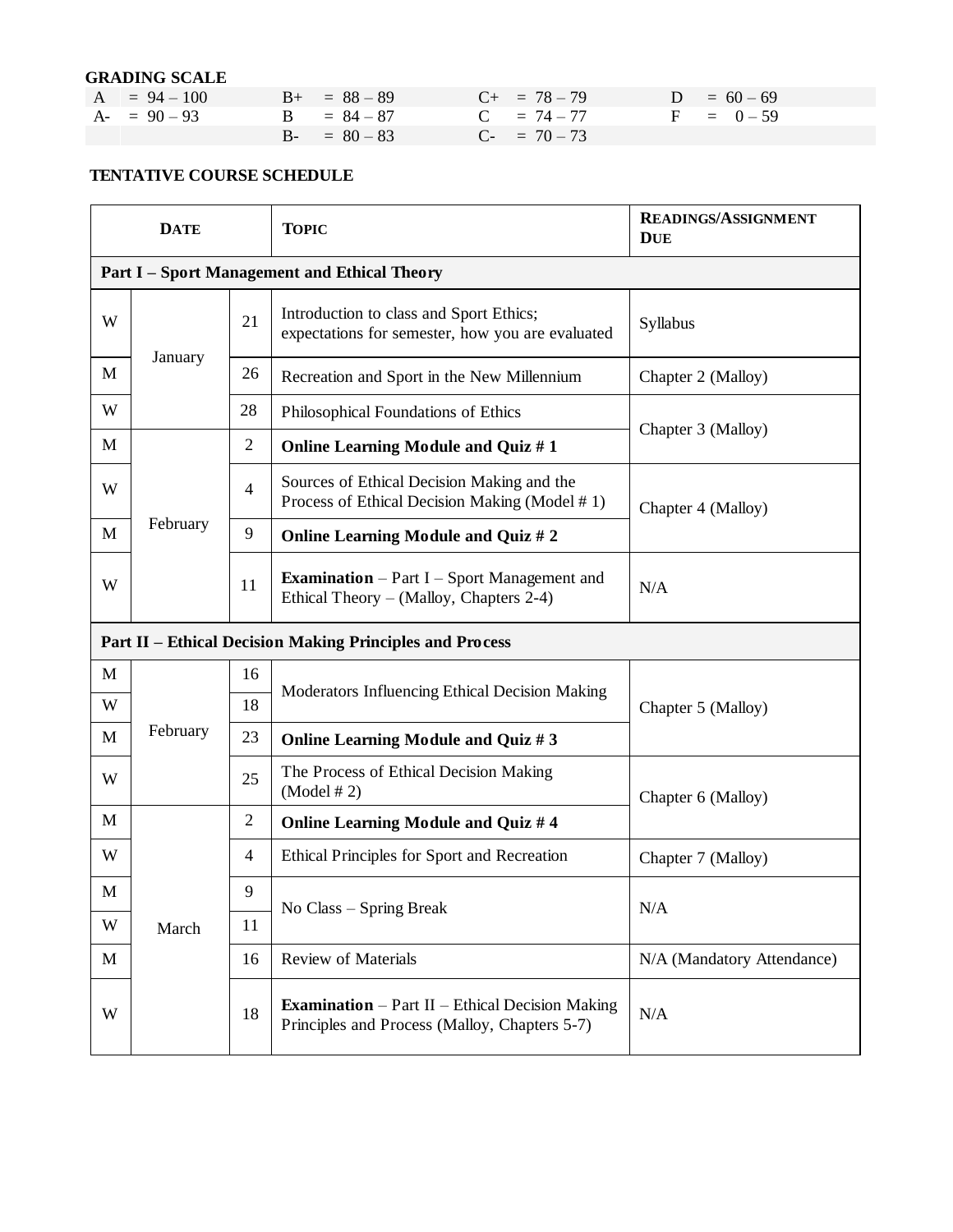| <b>Part III – Sport Ethics Applied</b> |                                  |    |                                                                                      |                      |  |
|----------------------------------------|----------------------------------|----|--------------------------------------------------------------------------------------|----------------------|--|
| M                                      | March                            | 23 | Online Learning Module and Quiz # 5                                                  | Chapter 10 (DeSensi) |  |
| W                                      |                                  | 25 | <b>Ethics and Sport Marketing</b>                                                    |                      |  |
| М                                      |                                  | 30 | Online Learning Module and Quiz # 6                                                  |                      |  |
| W                                      | April                            | 1  | Ethics and Human Resource Management                                                 | Chapter 11 (DeSensi) |  |
| M                                      |                                  | 6  | Online Learning Module and Quiz #7                                                   |                      |  |
| W                                      |                                  | 8  | Governance and Legal Aspects of Sport                                                | Chapter 12 (DeSensi) |  |
| М                                      |                                  | 13 | <b>Examination</b> – Part III – Sport Ethics Applied<br>$-(DeSensi, Chapters 10-12)$ | N/A                  |  |
|                                        | <b>Part IV - What Lies Ahead</b> |    |                                                                                      |                      |  |
| W                                      |                                  | 15 | Sport Ethics and Concern for the Environment                                         |                      |  |
| M                                      |                                  | 20 | Online Learning Module and Quiz # 8                                                  | Chapter 13 (DeSensi) |  |
| W                                      | April                            | 22 | The Challenges of Globalization                                                      | Chapter 14 (DeSensi) |  |
| М                                      |                                  | 27 | Online Learning Module and Quiz #9                                                   |                      |  |
| W                                      |                                  | 29 | The Future of Ethics and Morality in Sport and<br><b>Sport Management</b>            | Chapter 15 (DeSensi) |  |
| M                                      | May                              | 4  | Online Learning Module and Quiz #10                                                  |                      |  |
| M                                      |                                  | 11 | <b>Examination</b> – Part IV – What Lies Ahead –<br>(DeSensi, Chapters 13-15)        | N/A                  |  |

*Note: Faculty reserves the right to alter the schedule as necessary.*

## **STUDENT EXPECTATIONS**

- Students must adhere to the guidelines of the George Mason University Honor Code [See [http://oai.gmu.edu/the-mason-honor-code-2/\]](http://oai.gmu.edu/the-mason-honor-code-2/).
- Students with disabilities who seek accommodations in a course must be registered with the George Mason University Office of Disability Services (ODS) and inform their instructor, in writing, at the beginning of the semester [See [http://ods.gmu.edu/\]](http://ods.gmu.edu/).
- Students must follow the university policy for Responsible Use of Computing [Se[ehttp://universitypolicy.gmu.edu/policies/responsible-use-of-computing/\]](http://universitypolicy.gmu.edu/policies/responsible-use-of-computing/).
- Students are responsible for the content of university communications sent to their George Mason University email account and are required to activate their account and check it regularly. All communication from the university, college, school, and program will be sent to students solely through their Mason email account.
- Students must follow the university policy stating that all sound emitting devices shall be turned off during class unless otherwise authorized by the instructor.